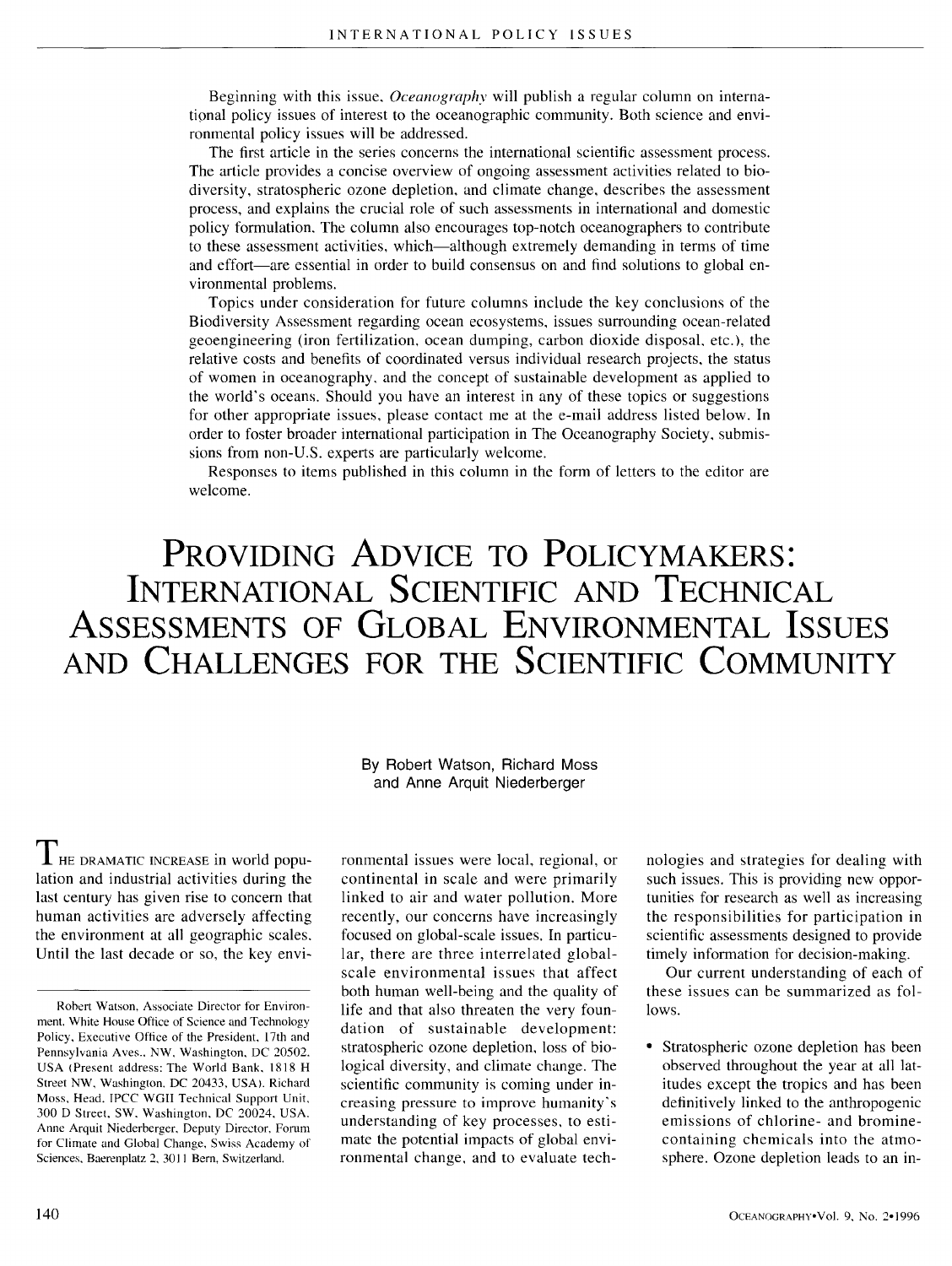crease in biologically damaging ultraviolet radiation reaching the Earth's surface, with adverse consequences for human health (skin cancer, eye cataracts, and suppression of the immune system) and terrestrial and aquatic ecosystems (loss of productivity and diversity). In addition, because stratospheric ozone is a greenhouse gas, changes in its abundance and distribution affect the Earth's climate.

- Loss of biological diversity is occurring at an unprecedented rate because of the loss, fragmentation, degradation, and conversion of natural habitats: over-exploitation of wild resources; the introduction of nonnative species; and pollution of soil, water, and atmosphere. Anthropogenic climate change is an additional newly emerging threat to biodiversity. Loss of biological diversity (genetic, species, and ecosystem diversity) results in a reduction in sources of food, fiber, and medicines and a loss of regional and global environmental services such as water purification, soil maintenance, and nutrient cycling.
- The Earth's climate is becoming warmer, and the influence of human activities is now discernible in the observational record. Human-induced climate change—which is predicted to occur as a result of increasing atmospheric concentrations of radiatively active trace gases such as carbon dioxide, methane, nitrous oxide, chlorofluorocarbons, and tropospheric ozone-leads to changes in temperature, precipitation, and severe weather (e.g., floods, droughts, high-temperature episodes). These changes in climate are expected to have adverse effects on human health (increases in heat stress mortality and the incidence of vectorborne and non-vector-borne diseases). socioeconomic systems (agricultural production, fisheries, forestry, human settlements) and terrestrial and aquatic ecosystems.

Ocean ecosystems will be affected by all three issues: moreover, the critical role of the oceans in regulating climate and biodiversity could be altered also. Increased UV-B penetration resulting from depletion of stratospheric ozone is expected to affect phytoplankton and ocean productivity. The oceans also play a key but not adequately understood role in the carbon cycle and in controlling the rate and regional patterns of climate change. Another key issue is how fisheries, coral reefs, and coastal wetlands will be affected by climate change. With respect to the loss of biological diversity, there are significant concerns associated with coastal and open ocean ecosystems.

In response to the scientific information and assessments provided by the scientific and environmental communities, the importance of these three environmental issues has now been recognized by governments and the private sector. This recognition has resulted in three global conventions, each signed and ratified by hundreds of countries: (1) the Vienna Convention for the Protection of the Ozone Layer signed in 1985, its Montreal Protocol on Substances that Deplete the Ozone Layer signed in 1987, and the London (1991), Copenhagen (1993), and Vienna (1995) amendments and adjustments: (2) the Convention on Biological Diversity, which was signed in 1992 at the Earth Summit in Rio de Janeiro, Brazil: and (3) the Framework Convention on Climate Change, also signed in 1992 at the Earth Summit.

Each of these conventions acknowledges the importance of continued research, monitoring, and scientific and technical assessments, and the need for scientific and technical information to develop prudent, cost-effective national and international policies. And now that the conventions are in place, governments, in consultation with the private sector and environmental organizations, are deliberating what further actions must be taken to reduce stratospheric ozone depletion, to conserve, sustainably use and equitably share the benefits of biodiversity, and to limit and adapt to climate change. Policymakers are now relying on the scientific community to provide answers to complex scientific and technical issues as they arise in the convention processes. They are expecting that scientific uncertainties be reduced and that technical or policy solutions to these problems be identified and their efficacy and cost-effectiveness assessed.

As a result, some developed countries are putting an increasing percentage of research funds aside for environmental research, recognizing that it can assist in achieving a number of societal goals: improved health and increased life expectancy for their citizens, economic growth and job creation, improved environmental quality, and enhanced national security. However, in many developing countries the scientific and technical infrastructure is inadequate to address critical societal challenges associated with sustainable development.

Thus the recognition of the risks associated with these global environmental issues and the need to find sustainable solutions to them is placing additional demands on the scientific community:

- The increasing pressures for decreasing research funds are forcing researchers to spend ever more time on developing research proposals:
- because of the large geographic scales involved, improved understanding and monitoring of global environmental issues such as ozone depletion and climate change require research programs to become increasingly coordinated at the national and international level, requiring a significant investment in time for planning by researchers:
- the environmental issues are both interand multi-disciplinary, thus requiring unprecedented collaboration between natural scientists, social scientists, and technologists:
- scientific and technical assessments are needed to provide to policymakers the information needed for prudent policy formulation: and
- the policy relevance of the research demands that the scientific and technical communities interact with decision makers at all levels and across sectors: local, state, national, and international government policymakers and the private sector.

Many of these demands actually represent significant opportunities for the research community. In particular, the need to conduct assessments of scientific and technical information provides an opportunity to communicate the state of knowledge to policymakers in a form that they can understand and apply. To be credible as a common basis for decision making in the national and international context, such assessments must be transparent, objective, and comprehensive. They must be prepared and reviewed by experts (not advocates or lobbyists!) from both developing and industrialized countries, and they must result in a concise and unambiguous statement of the consensus view of what is known, unknown, and uncertain about the issue in question. Finally, the assessments must be free of policy recommen-